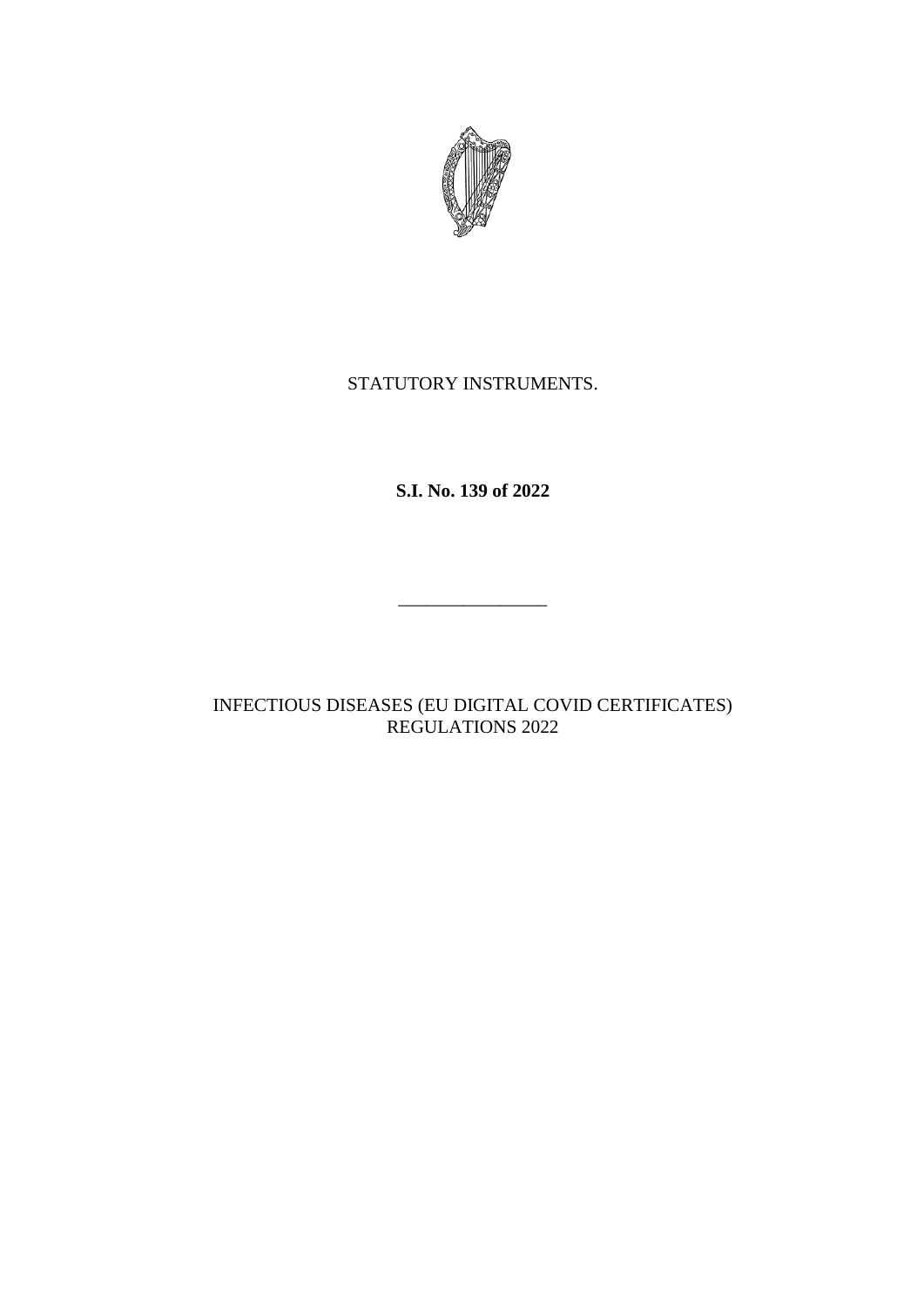#### S.I. No. 139 of 2022

## INFECTIOUS DISEASES (EU DIGITAL COVID CERTIFICATES) REGULATIONS 2022

I, STEPHEN DONNELLY, Minister for Health, in exercise of the powers conferred on me by sections 5 and 31 (amended by section 34 of the Health Act 1953 (No. 26 of 1953)) of the Health Act 1947 (No. 28 of 1947), hereby make the following regulations:

1. (1) These Regulations may be cited as the Infectious Diseases (EU Digital Covid Certificates) Regulations 2022.

- (2) These Regulations shall come into operation on the  $1<sup>st</sup>$  day of April 2022.
- 2. In these Regulations –

"Digital Covid Certificate Regulation" means Regulation (EU) 2021/953 of the European Parliament and of the Council of  $14$  June  $2021<sup>1</sup>$  on a framework for the issuance, verification and acceptance of interoperable COVID-19 vaccination, test and recovery certificates (EU Digital COVID Certificate) to facilitate free movement during the COVID-19 pandemic, as amended by Commission Delegated Regulation (EU) 2021/2288 of 21 December 2021<sup>2</sup> and Commission Delegated Regulation (EU) 2022/256 of 22 February 2022<sup>3</sup>;

"EU Digital Covid Certificate" has the meaning it has in the Digital Covid Certificate Regulation;

"General Data Protection Regulation" means Regulation (EU) 2016/679 of the European Parliament and of the Council of 27 April 2016<sup>4</sup> on the protection of natural persons with regard to the processing of personal data and on the free movement of such data, and repealing Directive 95/46/EC;

"personal data" has the meaning it has in Article 4 of the General Data Protection Regulation;

"third country national" means a person who is –

- (*a*) not a national of a Member State,
- (*b*) legally staying or residing in the State, and
- (*c*) entitled to travel to Member States other than the State in accordance with the law of the European Union.

3. A person or body in the State that issues EU Digital Covid Certificates in accordance with –

<sup>1</sup> OJ No. L 211, 15.6.2021, p. 1

<sup>2</sup> OJ No. L 458, 22.12.2021, p. 459

<sup>3</sup> OJ No. L 42, 23.2.2022, p. 4

<sup>4</sup> OJ No. L 119, 4.5.2016, p. 1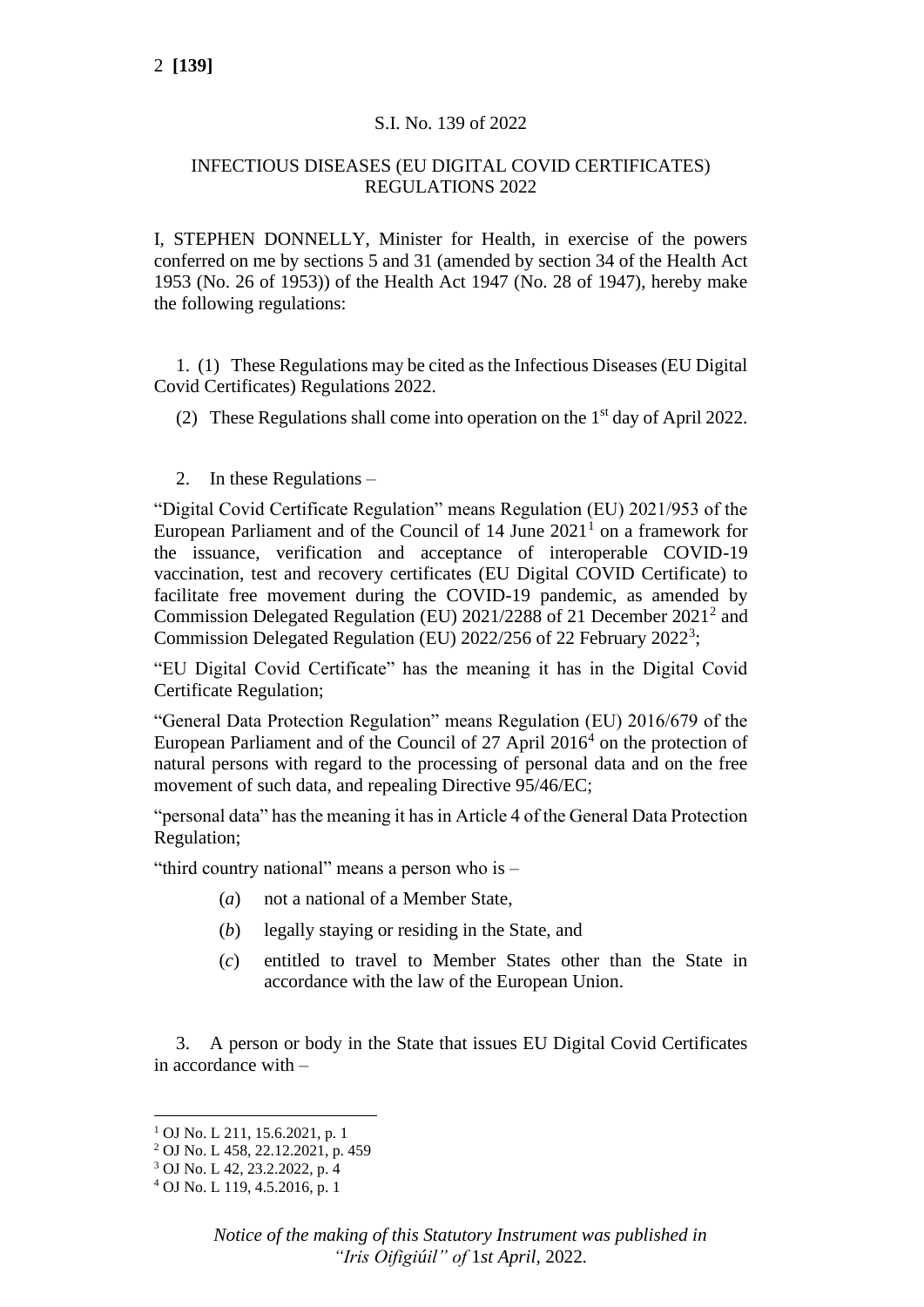- (*a*) the Digital Covid Certificate Regulation, and
- (*b*) the European Union (EU Digital Covid Certificates) Regulations 2021 (S.I. No. 318 of 2021),

may issue such a certificate to a third country national in accordance with that Regulation and those Regulations.

4. An obligation under the Digital Covid Certificate Regulation or the European Union (EU Digital Covid Certificates) Regulations 2021 relating to the processing of personal data (including an obligation on a natural person, a legal person, a public authority, an agency or another body that has administered a Covid-19 vaccine, or carried out a test in respect of which an EU Digital Covid Certificate is to be issued) shall apply in respect of the personal data of a third country national.



GIVEN under my Official Seal, 28 March, 2022.

STEPHEN DONNELLY, Minister for Health.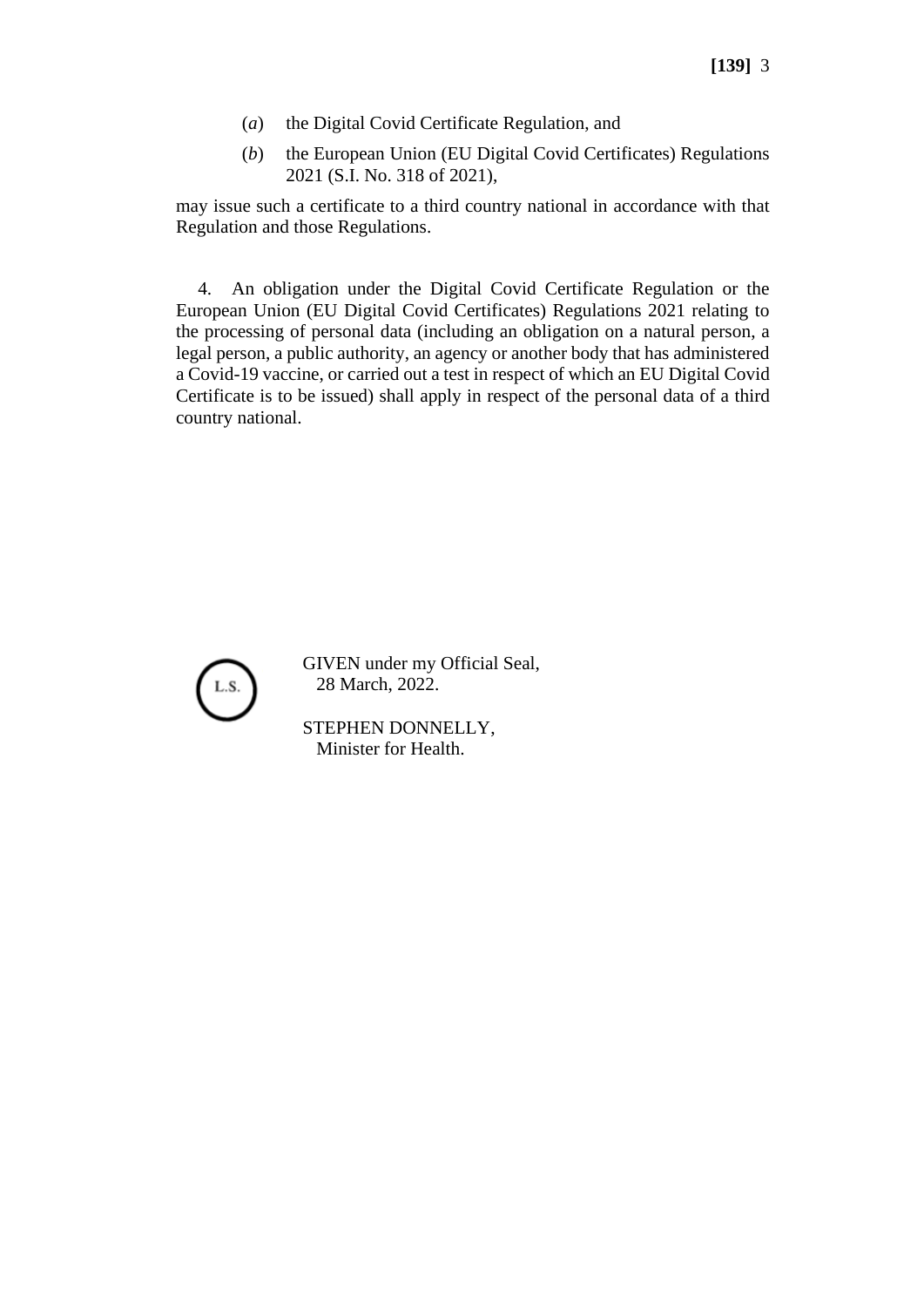#### EXPLANATORY NOTE

## (*This note is not part of the Instrument and does not purport to be a legal interpretation.*)

These Regulations made under sections 5 and 31 (amended by section 34 of the Health Act 1953 (No. 26 of 1953)) of the Health Act 1947 (No. 28 of 1947) provide for the issuance of EU Digital Covid Certificates to Third Country Nationals.